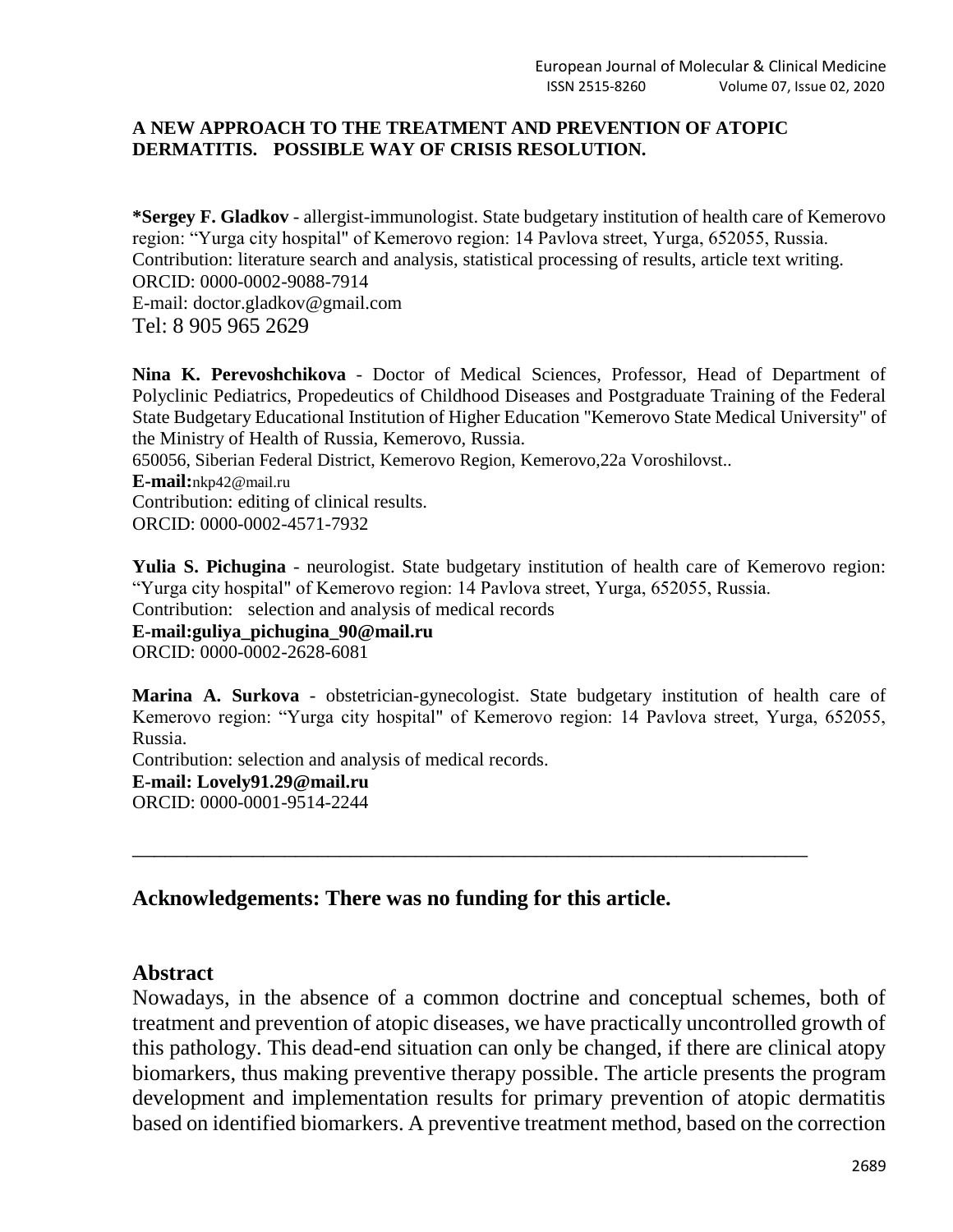of intestinal microbiota through selective decontamination of opportunistic microflora using bacteriophages has been substantiated. The results of ten-year experience in secondary and primary prevention of atopic diseases are presented.

**Key words**: atopic diseases, intestinal microbiota, bacteriophages, primary prevention.

### **Introduction**

The significant increase in the number of patients with allergic pathology, observed in recent decades, is becoming a serious test of healthcare systems in almost all world countries. Some ten years ago, they discussed an epidemic of allergic diseases (AD), today all the signs of a pandemic are ascertained, and, unfortunately, the reasons for this phenomenon remain unclear [1,2]. The increased morbidity rate is undoubtedly associated with the aggressive character of triggering environmental effects on humans and is closely related to climatographical and geographical features of the residence region environment, since the quantitative indicator of genetically predisposed people in the population does not change significantly [3].

Atopic dermatitis (AtD) in children is one of the most common non-transmissible inflammatory skin diseases, with incidence in the child population of economically developed countries ranging from 5% to 30.8%.Based on present modern theories, views and opinions of experts, AtD can be considered as a chronic recurrent skin inflammation, arising from a violation of the epidermal barrier and resulting in its further dysfunction, which reaches its maximum development against the background of a predisposition to IgE-mediated hypersensitivity, implemented in sensitization to surrounding allergens [ 4-7].

The scale of morbidity reflects the problem of absence of conceptual schemes for AtD treatment and prevention, making it, considering disease heterogeneity, an area of interaction for many specialists in related spheres [8]. It is true, that today there are no clinical biomarkers, except for a hereditary factor, that allow a pediatrician, upon first contact with a baby after discharge from a maternity hospital, to identify him as belonging to a risk group for AtD development and start preventive treatment. At the same time, it is utterly important to identify atopy biomarkers and initiate preventive correction measures before the onset of an atopic disease. The world and domestic experience of AtD research shows that the onset of clinical manifestations occurs at 1-3 months of life, in this regard, identification of biomarkers in the first week of life becomes very important. Unfortunately, currently, not a single genetic marker has been identified that would accurately predict likelihood of a particular (AD); only the possibility of inheritance has been proven [9, 10]. Primary AtD prevention, as the first stage of the "atopic march" in AD development, is the main purpose of the involved scientific community. The principal condition for the developed complex of preventive measures shall be as follows: simplicity, versatility, personalized approach and orientation towards application in primary health care. Primary prevention at the outpatient-polyclinic level shall be aimed at a "conditionally healthy child" with latent sensitization.

Many years of experience in the treatment and prevention of AtD in children,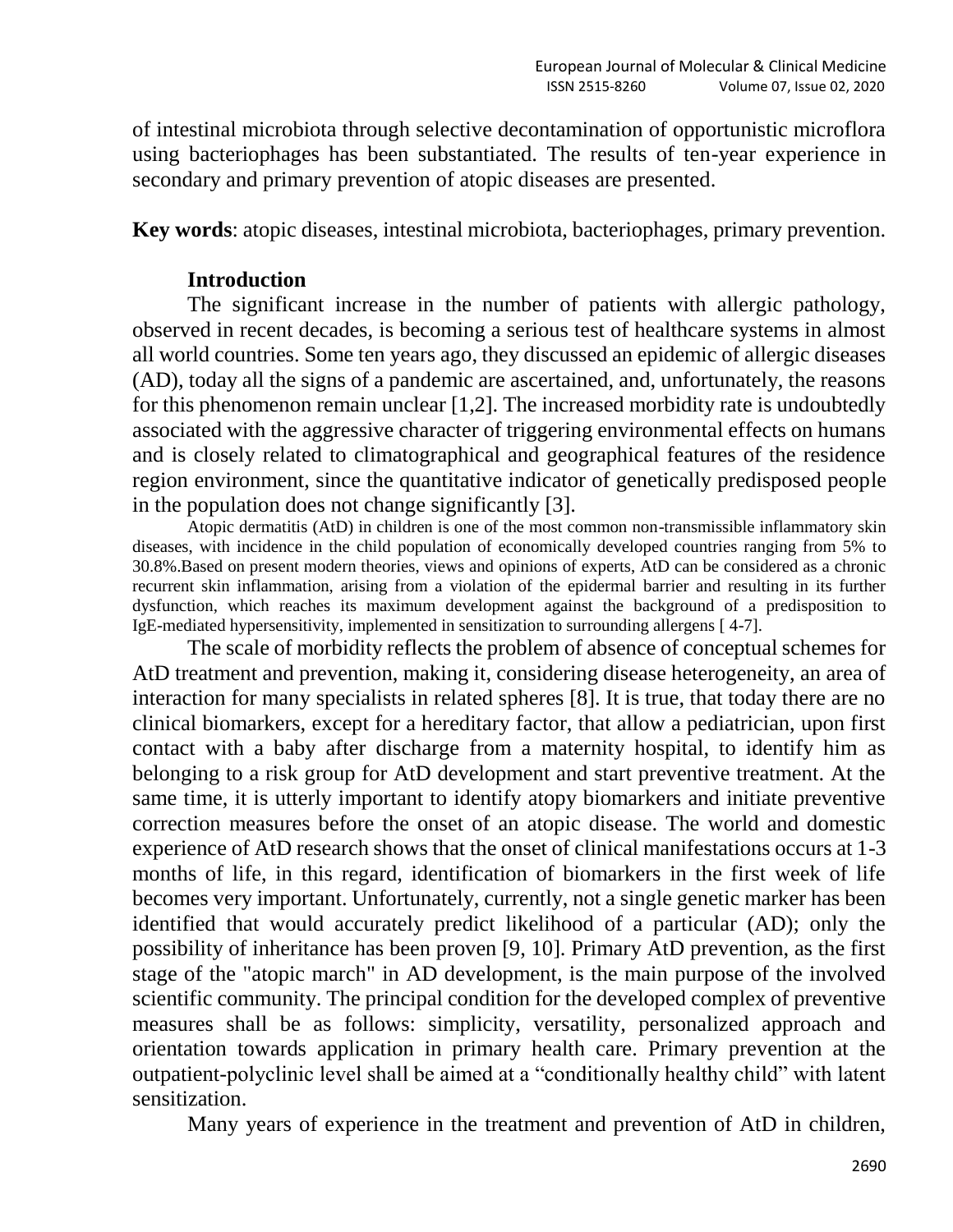based on more than 15,000 positive clinical outcomes, reliable statistical results, summarized at the Department of Outpatient Pediatrics, Propedeutics of Childhood Diseases and Postgraduate Training of the Federal State Budgetary Educational Institution of Higher Education "Kemerovo State Medical University" of the Ministry of Health of the Russian Federation, headed by - Doctor of Medical Sciences, Professor Perevoshchikova Nina Konstantinovna, makes it possible to present this study.

Purpose of study: identification of clinical biomarkers in children with hereditary burden of atopy complications, allowing to optimize treatment and develop a complex for the primary prevention of AtD, adapted for the pediatric area.

### **Materials and study methods.**

The studies were performed in the city of Yurga, Kemerovo region - Kuzbass during 2006-2016. The study objects were children's polyclinics, women's consultation, the city centre for family planning and human reproduction. It is impossible to develop a program for AtD treatment and primary prevention without atopic march features in children of the region, therefore the study consisted of three stages.

At the first stage, regional features and factors of bronchial asthma (BA) formation in children were studied. Individual clinical and laboratory assessment of the state of health was performed for 60 BA patients aged 2 to 8 years (average age  $5.8 \pm 1.5$ 2.54 years), the ratio of boys and girls was 5:1. The control group was represented by 50 children of the corresponding age (average age  $5.08 \pm 0.64$ ), with no predisposition to atopy, the ratio of boys and girls was 1:4.

The factors of atopic process initiation and activation in children with BA, identified at the first stage of the study, were considered at the second stage during analysis of children with AtD to develop a program to prevent AtD transformation into respiratory forms of allergy. The group of children with AD was formed from the moment of disease diagnosis ( $n = 60$ ) at the age from 1 to 24 months. (The average age was  $7.0 \pm 4.58$  months old). The control group in this case was represented by children without hereditary burden of atopy ( $n = 50$ , average age 7.34  $\pm$  0.96 months). The follow-up observation was performed until the age of 7 years.

The third stage of the study included the program development and implementation for the primary AtD prevention in children with hereditary burden. Statistical processing of the results was performed using "STATISTICA for WINDOWS 6.1 computer program.

# **Study results and discussion.**

Analysis of BA formation in children (index group), who were registered at the regular medical check-up and receiving basic therapy, revealed the following patterns. The children were from traditional families with average material wealth, a higher level of parental education compared to the control group, and more comfortable living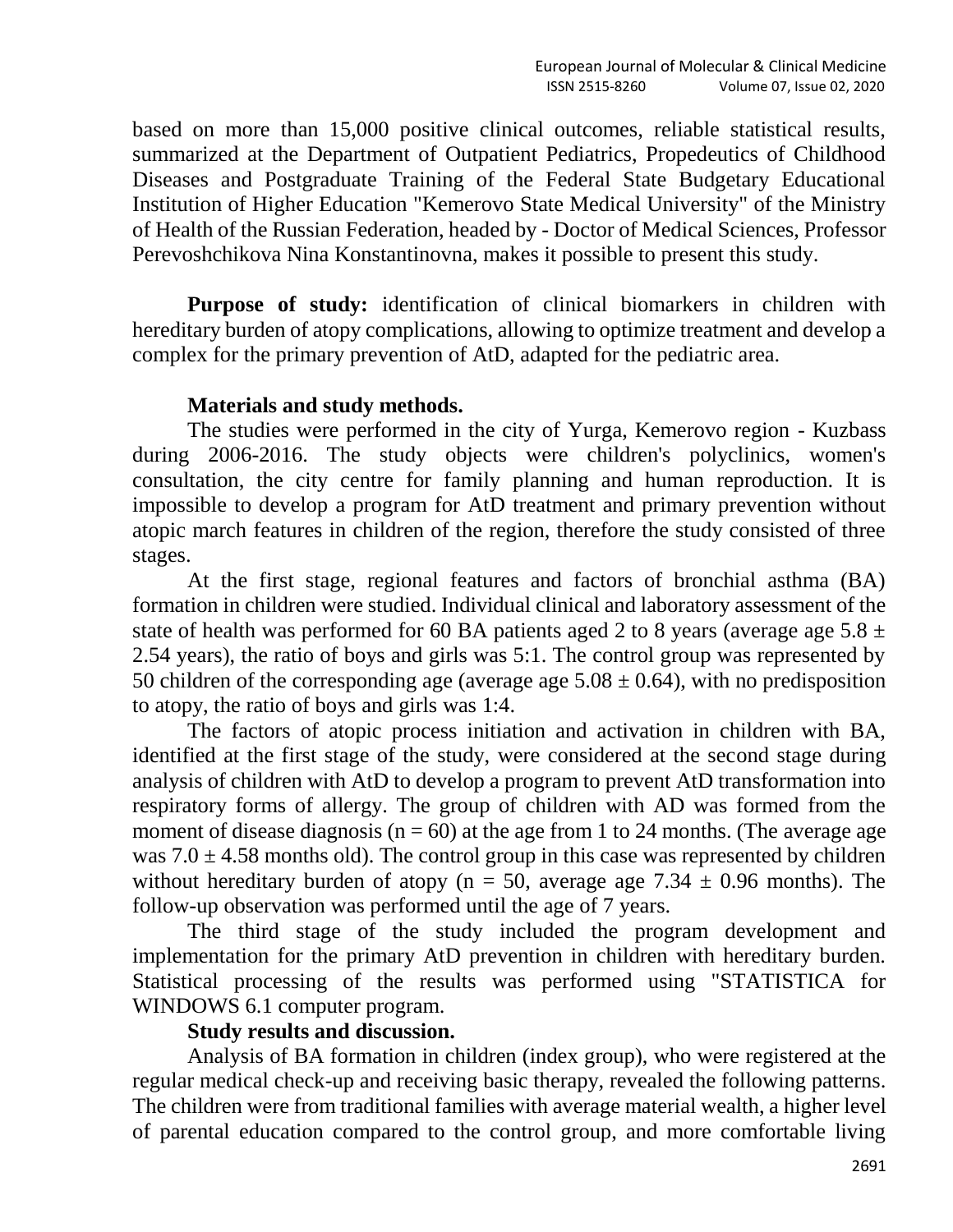conditions ( $p = 0.001$ ). In most families, children were exposed to tobacco smoke: in the index group, 61.66% of fathers smoked in and 16.66% - both parents, in the control group, 63.33% of fathers and in 5% - both parents. In every third family of children with BA, despite the this disease, pets were kept, in the control group - in every second.

All children of the index group had a hereditary atopy burden, more often - on their mother's side. Among children's relatives in the control group ( $n = 344$ ), AD was not registered, except for COPD in 8 people in the third generation, working in "harmful" industries.

In most cases, children of the index group were born from the first pregnancy (83.33%), from the second - 15% and one child from the third - 1.66%. Pregnancy with urgent delivery ended in 93.33% of women and in 6.66% - with abdominal delivery. The comparison group was also dominated by children born from the first pregnancy (63.33%), from the second - 30% and two children from the third - 6.66%. Pregnancy in all women ended in term birth.

Study of records from the maternity hospital, the attention was paid to a statistically significantly higher level of eosinophils in the peripheral blood in children of the index group when taken on the first day of life in the delivery room  $(2.88 \pm 0.21\%)$ versus  $0.28 \pm 0.10\%$  in the control group,  $p = 0.011$ ), it was regarded as a factor of intrauterine sensitization.

There was a lack of rationality in the timing and forms of feeding in children of the index group: already from the first days of life, 15% of children were artificially fed, by three months more than half were transferred to artificial feeding without sound reasons, by six months only 11.66% of babies received breast milk; 41.66% of children in this group received whole cow's milk. In the control group, 60% of children under 6 months were breastfed. In each group, the timing and products introduced as complementary foods significantly differed from the recommendations of the National Program for Feeding Children of the First Year of Life.

In all children of the index group, in the first month of life, there was an intestinal syndrome, debuted in the form of intestinal colic, pathological impurities in feces, impaired motor function in the form of stool retention for up to several days. Against intestinal dysfunction (ID) background, during the 2nd-3rd month of life a rash appeared and during the 4th month there was skin process generalization, represented by erythematous-squamous elements. In the conditions of children's clinics, the complex of therapeutic measures included adherence to a hypoallergenic diet by the mother in case of natural feeding, or transferring the baby to a hypoallergenic mixture,  $H<sub>1</sub>$  histamine antagonists and topical glucocorticosteroids (tGCS). Due to persisting intestinal dysfunction at the 3rd month of life, a bacteriological study of feces was performed, which revealed the presence of CPB agents in 81.66% (n-49) children (Table 1).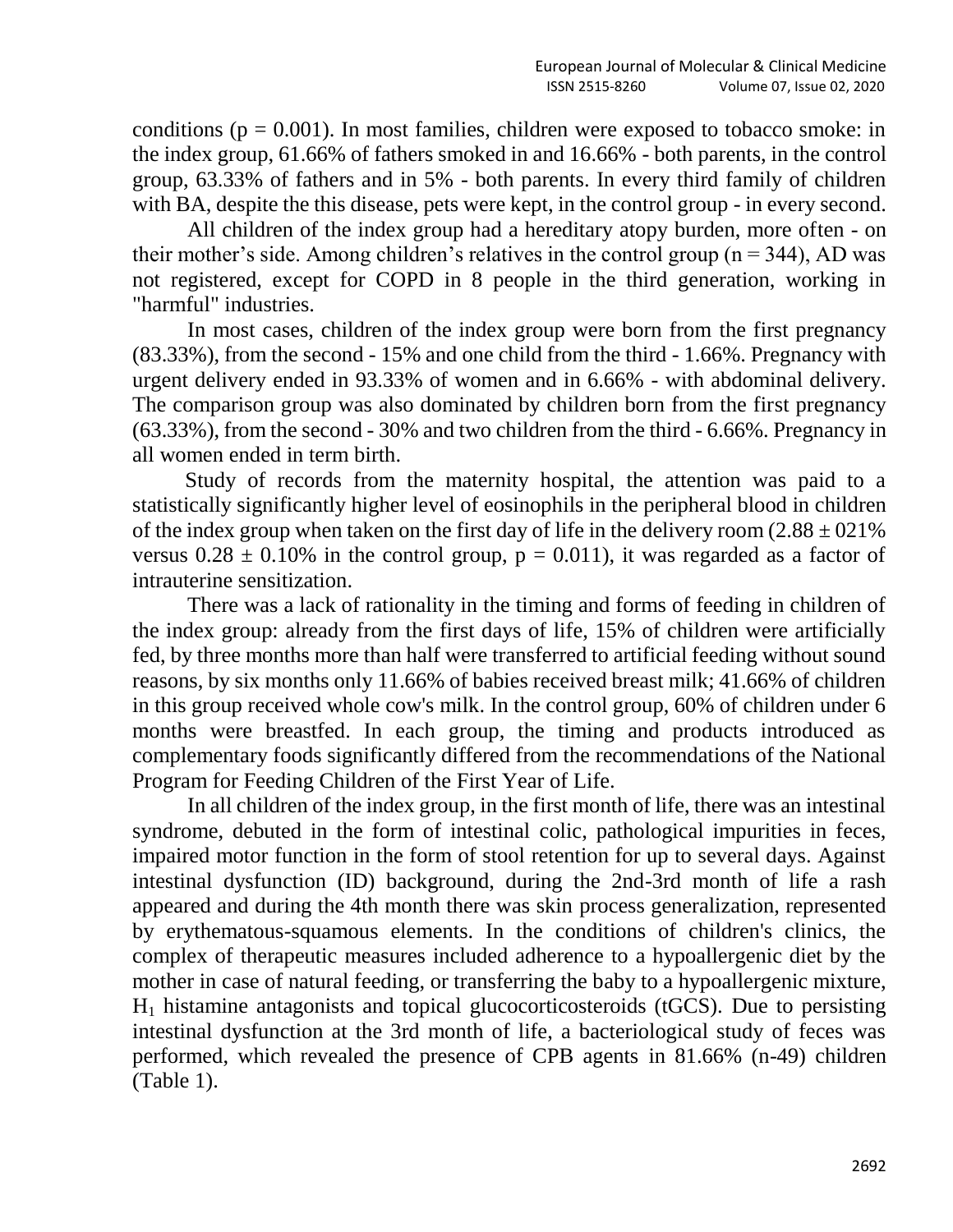| Control Dacterial Culture tests |               |                     |           |                 |             |       |  |  |
|---------------------------------|---------------|---------------------|-----------|-----------------|-------------|-------|--|--|
|                                 | Norm          | Children with BA    |           | Control group   |             |       |  |  |
| Microflora                      | in children   | $(n-60)$            |           | $(n-50)$        |             | S     |  |  |
|                                 |               | indicators          |           | indicators      | abs. $(\%)$ |       |  |  |
| Staphylococcus aureus           | $\leq 10^{1}$ | $10^{\prime}$ CFU/g | 26(43.33) | 103             | 28(56)      | 0.185 |  |  |
| Klebsiella                      | $\leq 10^4$   | $10^8$ CFU/g        | 13(21.66) | 10 <sup>3</sup> | 15(30)      | 0.317 |  |  |
| pneumonieae                     |               |                     |           |                 |             |       |  |  |
| Staphylococcus aureus           | 0             | $10^6$ CFU/g        | 10(16.66) | 10 <sup>3</sup> | 7(14)       | 0.700 |  |  |
| and Klebsiella                  |               | $10^6$ CFU/g        |           |                 |             |       |  |  |
| pneumonieae                     |               |                     |           |                 |             |       |  |  |

**Table 1 Control bacterial culture tests**

The presence of *Staphylococcus aureus* and *Klebsiella pneumonieae* in the control group did not initiate even minor manifestations of food allergy in any child. Intestinal colic was less prolonged and less pronounced than in the index group and was relieved by simethicone preparations.

Based on bacteriological examination results, all children of the index group were prescribed probiotic treatment for up to one month with recommendations for parallel use of simethicone preparations for intestinal colic. In 18.33% (n-11) children at the age of 3 months, probiotic treatment within one month was performed based on only clinical manifestations of intestinal dysfunction.

Against the background of ongoing therapy, exacerbations of AtD alternated with disease-free periods and by the 5th month of life 2 children suffered from obstructive bronchitis. In the first year of life, every third child of the index group had bronchial obstruction. By the age of two, skin syndrome manifestations decreased in all children, but in seven of them (11.66%) BA was diagnosed, and by the age of seven, BA was present in all children of the index group. In 16 children (26.66%) BA was combined with allergic rhinitis (AR) and in ten (16.66%) children with AtD.

The main task at the second stage of the study was to interrupt the atopic march. Analysis of the reasons for AtD formation, as in children with BA, revealed in all cases a hereditary predisposition to atopy, primarily, on mother's side (Table 2).

| 'able |  |
|-------|--|
|-------|--|

| <b>Diseases</b>                   | Generations of relatives |              |              |              |               |               |  |  |
|-----------------------------------|--------------------------|--------------|--------------|--------------|---------------|---------------|--|--|
|                                   | abs $(\%)$               |              |              |              |               |               |  |  |
|                                   |                          |              | Н            |              | Ш             |               |  |  |
|                                   | sister                   | brother      | mother       | father       | grandmother   | grandfather   |  |  |
| $(ICD-10)$                        | $n-5$                    | $n-7$        | $n-60$       | $n-60$       | $n-110$       | n-98          |  |  |
|                                   | (1)                      | (2)          | (3)          | (4)          | (5)           | (6)           |  |  |
| Urt. $(L50)^1$                    | 2(40)                    | $4(57.14)^*$ | $40(66.66)*$ | $32(53.33)*$ | $61(55.45)^*$ | $34(34.69)^*$ |  |  |
| Urt. $(L27.0)^2$                  |                          | 2(28.57)     | 11(18.33)    | 7(11.66)     | 34(30.90)     | 18(18.36)     |  |  |
| AP(J30.1)                         |                          | 1(14.28)     | 1(1.66)      | 6(10)        | 2(3.33)       | 1(1.02)       |  |  |
| AtD $(L20)$                       | 4(80)                    |              | 7(11.66)     | 3(5)         | 5(4.54)       | 3(3.06)       |  |  |
| BA (J45.0)                        | 1(20)                    | 2(28.57)     | 9(15)        | 5(8.33)      | 31(28.18)     | 12(12.24)     |  |  |
| control group relatives $(n=349)$ |                          |              |              |              |               |               |  |  |

#### **Allergic diseases of relatives of children with AtD**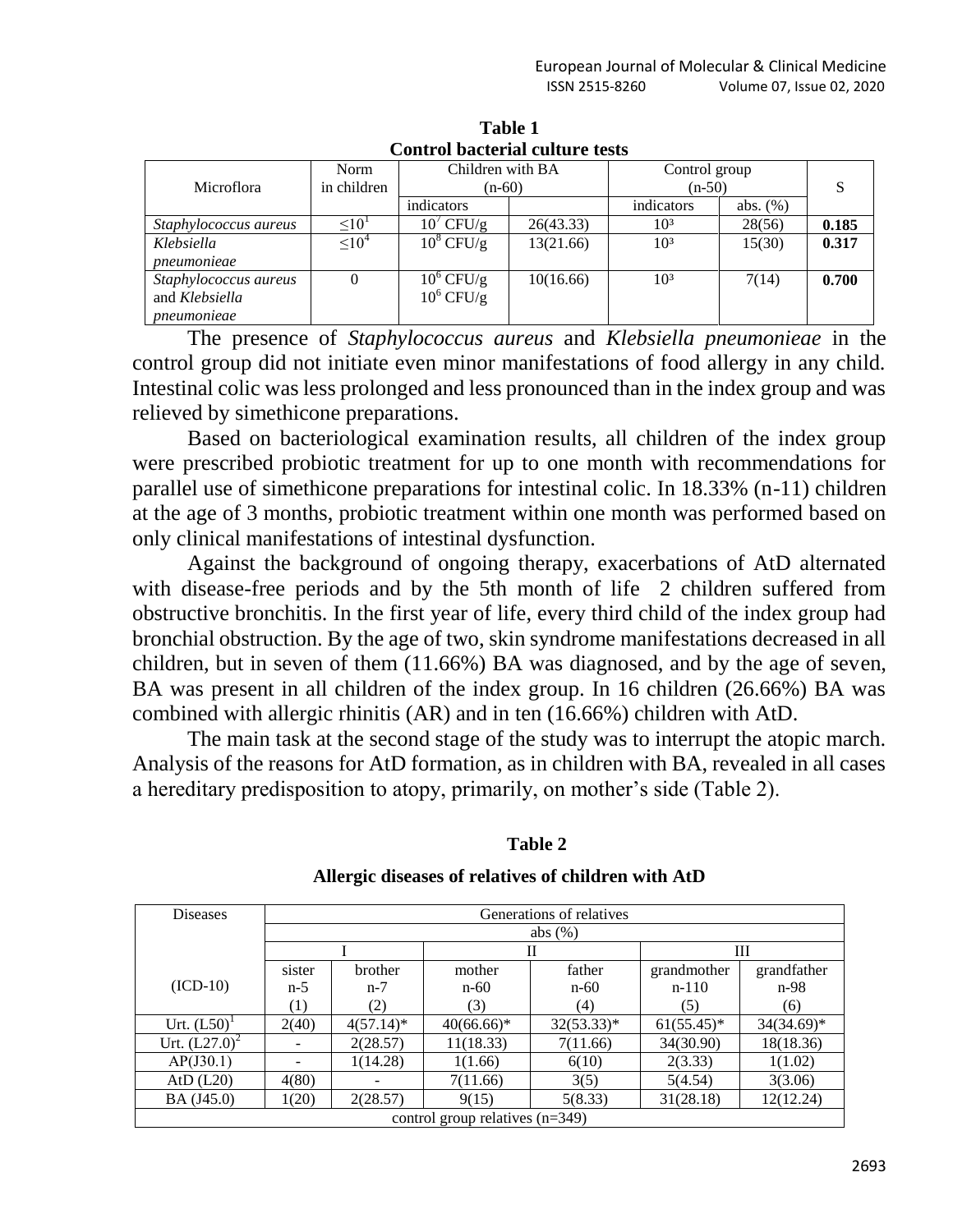|                       | $n-22$     | $n-28$             | $n-50$ | $n-50$  | $n-100$ | n-99         |
|-----------------------|------------|--------------------|--------|---------|---------|--------------|
|                       | $\sqrt{2}$ | $\circ$<br>$\circ$ | (9)    | (10)    | (11     | (12)<br>14.1 |
| $(L50)^1$<br>Urt.     | $\sim$     | <b>COL</b>         | 4(8.0) | 1(2.0)  | 7(7.0)  | 5(5.05)      |
| . $(L27.0)^2$<br>Urt. | $\sim$     | 2(7.14)<br>ZU 1    | 3(6.0) | 5(10.0) | 9(9.0)  | 7(7.07)      |

\*- statistically significant differences,  $\frac{1}{1}$  urticaria caused by a food agent,  $\frac{2}{1}$  urticaria caused by a drug agent.

All children were brought up in traditional families. As compared with the control group, the families of children with AtD had a statistically significantly higher educational level of parents ( $p = 0.001$ ), more comfortable living conditions ( $p = 0.01$ ) and income ( $p = 0.005$ ). In every third family of children with AtD, pets were kept; children in the control group were more often exposed to tobacco smoke ( $p = 0.001$ ). From the moment of the first visit to a doctor, the children nutrition was brought in line with the National Program for Feeding Children of the First Year of Life.

The analysis of discharge epicrisis from maternity hospitals showed that the level of eosinophils on the first day of life, as in children with bronchial asthma, was statistically significantly higher than the indicators of children in the control group ( $p <$ 0.001).

Every third child was diagnosed with AtD in the first 3 months of life (31.63%), from 4 to 7 months - in 25.13%, in the second half year of life - in 31.55% and from 12 to 24 months - in 11.6%. Clinical manifestations of the atopic process onset (3-4 weeks of life) in children with AtD, as in the group of BA patients, were of the same type. The pattern of intestinal dysfunction and skin syndrome depended on the presence of *Staphylococcus aureus*, *Klebsiella pneumonieae*, or a combination of both. During bacteriological research, CPB agents were isolated in increased titers: *Staphylococcus aureus* 10<sup>7</sup> CFU/g (35%), *Klebsiella pneumonieae* 10<sup>8</sup> CFU/g (18.33%), their combination - in 17% of cases.

The presence of *Staphylococcus aureus* in the first month of life was manifested by ID, accompanied by intestinal colic, pathological inclusions in the form of mucus and "spinach stool". During the 5-6th weeks, a rash appeared in typical places (on the cheeks, neck, buttocks, natural folds) with subsequent generalization and had an erythematous and erythematous-squamous character. A distinctive feature of the presence of *Klebsiella pneumonieae* in the intestine was the presence of hemocolitis from single streaks of blood to abundant discharge. A feature of the skin syndrome, which we subsequently identified as a clinical marker of the presence of *Klebsiella pneumonieae*, was areas of dermis compaction and desquamation on the lateral surface of legs and thighs. In the presence of a combination of *Staphylococcus aureus* and *Klebsiella pneumonieae*, clinical manifestations were summarized.

The presence of CPB representatives in children of the control group was recorded in a low titer  $(10^3 \text{ CFU/g})$ , was accompanied by intestinal colic without dyspeptic and skin syndromes, and were relieved by taking simethicone drugs.

Initially, we began to restore the balance of intestinal microbiocenosis in children with AtD, according to clinical recommendations (2004), using probiotic preparations.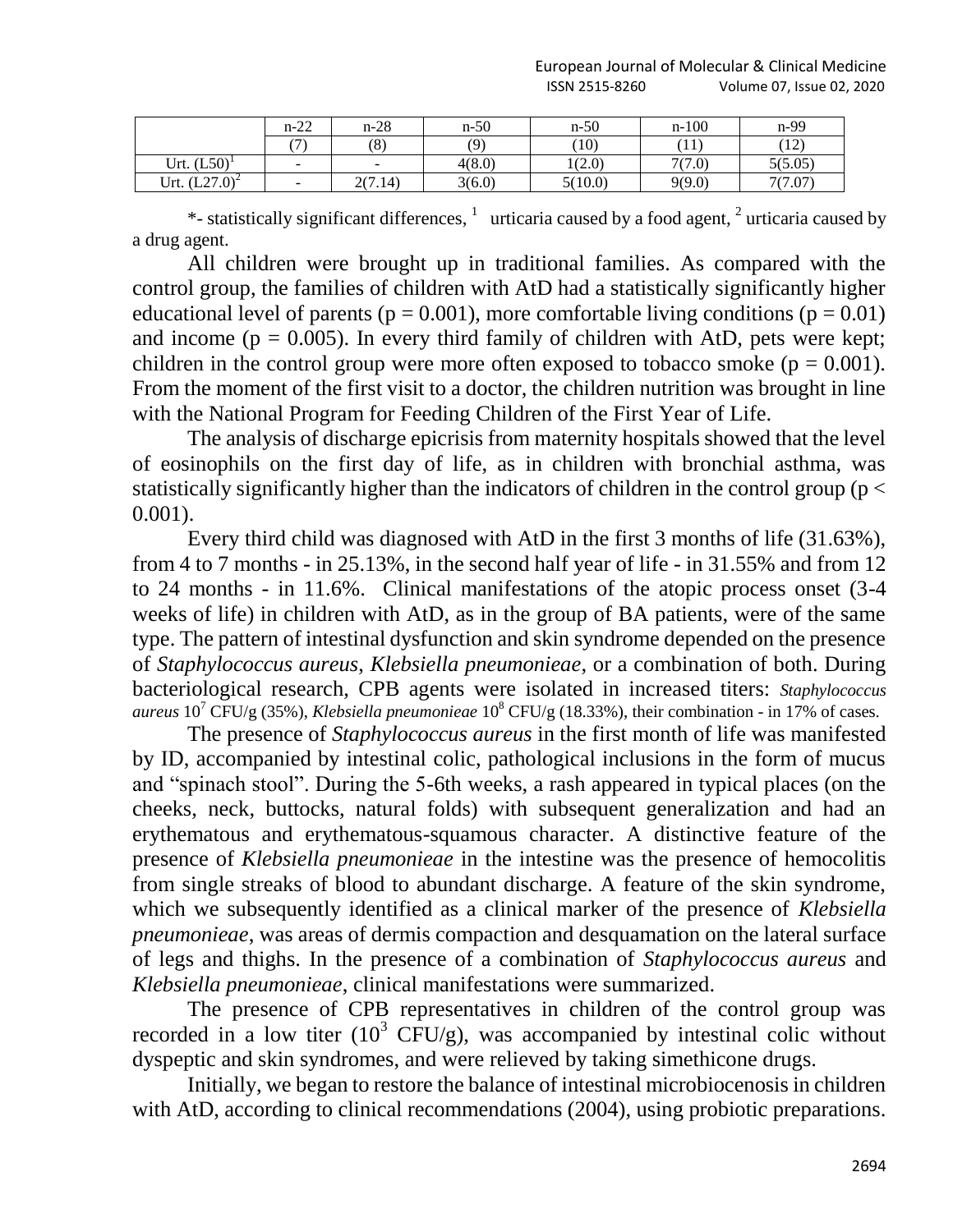Unfortunately, their use in children with AtD did not result in the required result, besides, in 18.33% of children, the aggravation of ID and skin syndrome was observed.

The problem of intestinal microbiocenosis disorders with a predominance of CPB in children with a hereditary predisposition to atopy in the first weeks of life, inefficacy of intestinal dysbiosis treatment, using dietary measures and the appointment of probiotics questioned relevance of the drug effect. Considering genetically determined individual features of the child's intestinal microbiota, possible development of anaphylaxis to administration of a foreign protein due to hereditary predisposition, it was necessary to choose the method of the least antigenic effect.

High increase of resistance to antibacterial drugs in recent years has revived interest in bacteriophages, being high-tech biological nanoobjects of the biosphere. Selective CPB decontamination with bacteriophages is an alternative to treatment with antibiotics and probiotic drugs (if medical effect is absent) and has no side effects. Bacteriophages selectively act only on CPB agents, making it possible to preserve and accelerate the formation of a unique and individual composition of the child's intestinal microbiota, capable of immunoregulatory balance formation in the Th1/Th2 system [11-16].

We corrected the intestinal biocenosis in children by eliminating *Klebsiella pneumoniae* and *Staphylococcus aureu*s strains using bacteriophages with a preliminary determination of sensitivity.

The selective action of bacteriophages on *Klebsiella pneumoniae* and *Staphylococcus aureus* allowed us not to disturb the genetically determined diversity of the intestinal microbiota of a child in the first weeks of life and made it possible to achieve a quick clinical effect: the intensity of intestinal colic decreased on days 2-3, intestinal syndrome was stopped on days 4-5 of using bacteriophages (Table 3).

#### **Table 3**

| Dynamics of CPB decontamination in children with AtD after phagotherapy (3 courses) |  |  |
|-------------------------------------------------------------------------------------|--|--|
|-------------------------------------------------------------------------------------|--|--|

|                       | Norm          |                     |             |                 |             |       |
|-----------------------|---------------|---------------------|-------------|-----------------|-------------|-------|
| Microflora            | in children   | Before treatment    |             | After treatment |             | S     |
|                       |               | indicators          | abs. $(\%)$ | indicators      | abs. $(\%)$ |       |
| Staphylococcus aureus | $\leq 10^{1}$ | $10^7$ CFU/g        | 21(35)      | $10^3$ CFU/g    | 5(8.33)     | 0.002 |
| Klebsiella            | $\leq 10^4$   | $10^8$ CFU/g        | 11(18.33)   | $10^4$ CFU/g    | 2(3.33)     | 0.020 |
| pneumonieae           |               |                     |             |                 |             |       |
| Staphylococcus aureus | $\Omega$      | $10^7$ CFU/g $10^6$ | 10(16.66)   |                 |             |       |
| and Klebsiella        |               | CFU/g               |             |                 |             |       |
| pneumonieae           |               |                     |             |                 |             |       |

The frequency of phagotherapy courses was selected individually depending on the sensitivity, the degree of dysbiotic disorders and ranged from 3 to 6.In patients with AtD in children with no sensitivity to bacteriophage (staphylococcal in 20.0% and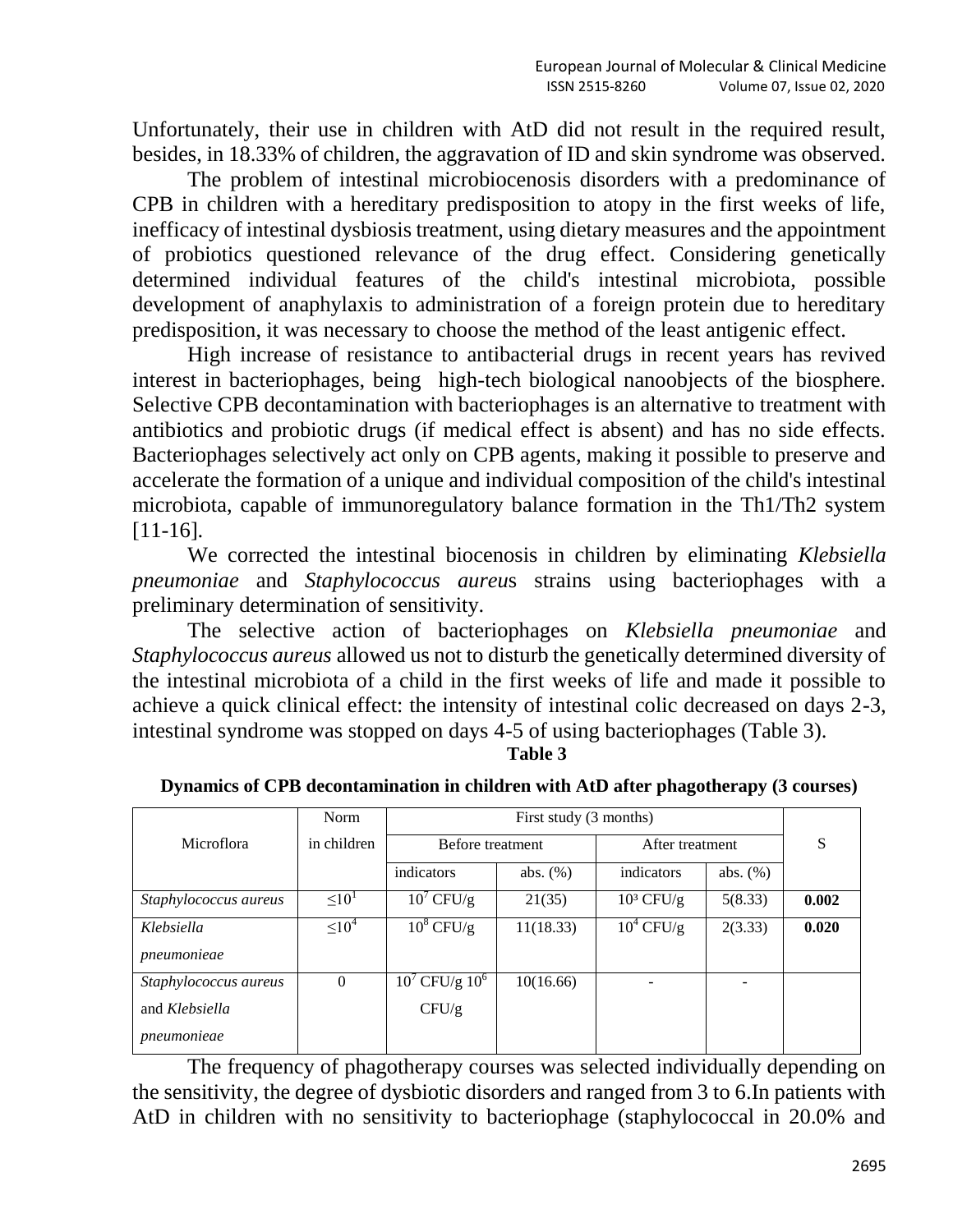Klebsiella in 31.7%), the clinical effect also occurred on days 2-3 of drug administration.

Intestinal colic in children of the control group, who did not have hereditary burden of atopy, were less pronounced, were well relieved by simethicone drugs and presence of *Staphylococcus aureus* and *Klebsiella pneumoniae* did not initiate the development of an atopic process during follow-up. In case of prolonged intestinal colic in children from the control group, due to presence of  $10^3$  CFU/g of *Staphylococcus aureus* and *Klebsiella pneumonia* 10<sup>4</sup> CFU/g in the bacterial cultures of intestinal contents, 1-2 courses of phagotherapy were performed for decontamination, also provided a quick clinical effect.

Use of bacteriophages, as the main link in AtD treatment, significantly affected SCORAD index. During the first visit, the skin syndrome had a generalized form in all children and amounted to P  $\pm$  Me, Q1-Q3 Me-34,12.4-74.4, after full complex of phagotherapy corresponded to P  $\pm$  Me, Q1-Q3 Me-15, 6.0-43.7, having statistically significant differences ( $p = 0.001$ ). Dynamic observation of children, control of total IgE level and preventive treatment in case of exceeding its indicators, made it possible to achieve the absence of skin manifestations in 98% of children and SCORAD index dynamics of children in 2 years was  $P \pm Me$ , Q1-Q3 Me-0.0- 17.0 (p = 0.001).

Follow-up observation of children under 7 years old revealed the complete absence of the transformation of AtD into respiratory allergy forms.

The third stage of the study was devoted to the development of primary prevention of AtD in children and its implementation in procedures of children's city polyclinics. The program included pregravid training for women with AD and hereditarily predisposed to atopy in the postnatal period. The program was based on intestinal microbiota modelling, using bacteriophages.

The main atopy markers that allow the district pediatrician and allergist-immunologist of the children's clinic to perform preventive treatment are as follows:

1. Hereditary predisposition for atopy, considering even its insignificant manifestations in relatives up to the 3rd degree of relationship.

2. An increased level of eosinophils in peripheral blood at birth is equal to or exceeding 2%, reflecting intrauterine sensitization of the fetus and possible formation of an atopic phenotype in the future.

3. Intestinal dysfunction, manifested by severe intestinal colic, the appearance of pathological impurities in the form of mucus, "spinach greenery", blood, impaired motor functions, regarded as a manifestation of allergic enteropathy.

Practically, we often limit ourselves to presence of the first two markers. The level of eosinophils in peripheral blood in a child with a hereditary predisposition for atopy equal to or exceeding 2% is an indication for bacteriological examination of feces and subsequent phagotherapy for selective decontamination.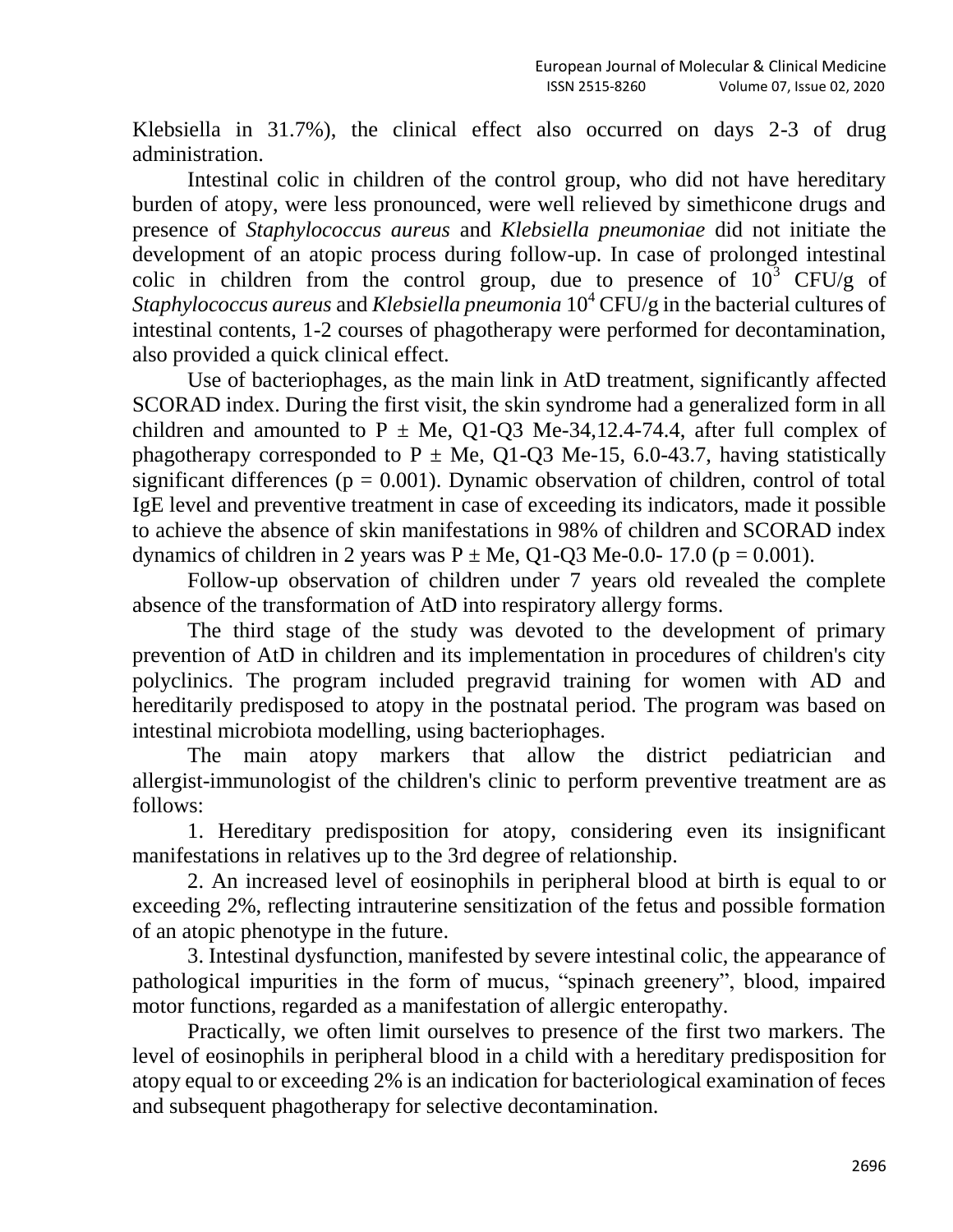The program implementation for the treatment and primary prevention of atopy in children with hereditary burden according to the statistics department has made it possible to reduce the number of children with AtD over the past 10 years by 7 times and BA by 9 times. At present, 0.02% of children have manifestations of AtD and 1.11% of children with BA, who have arrived for permanent residence from other regions.

Currently, the total number of children who underwent correction of dysbiotic disorders due to presence of atopy markers is more than 15,000 - it includes both urban and children from other regions and countries. During ten years of application, we have not registered a single case of side effects of bacteriophages; it allows us safe use as monotherapy for correction of microbiocenosis disorders not only in atopy-predisposed children.

**CONCLUSONS:** The problem of AD rate increase in children, with all the signs of an epidemic, absence of a general concept of treatment and prevention forces us to change the vector of scientific research towards new methods.

This problem can be solved only if preventive measures are applied in children with latent sensitization, clinical biomarkers will serve as a basis.

In our opinion, the new concept of measures shall be based on the active use of phagotherapy for correction of intestinal microbiocenosis disorders in children during the first weeks of life due to high selective activity of bacteriophages, rapid clinical effect, and absence of side effects.

More than ten years of use of bacteriophages, manufactured by domestic SUE Microgen, excludes lobbying effects and financial support.

# **References:**

- 1. Allergy and Immunology./ Ed. by A. A. Baranov, L.S. Namazova-Baranova, R.M. Khaitov. – M.: Pediatr; 2018. – 492 p.
- 2. Pediatric atopic dermatitis: 2019 (Guidebook). Consensus document of the Association of Pediatric Allergists and Immunologists of Russia/Moscow; ADAIR, 2019; LLC "Printing Association" Standard ", 2019.-222 p.
- 3. Levanova L.A. Intestinal microecology of Western Siberia residents, correction of dysbiotic conditions: Thesis for a Doctoral Degree in Medical Sciences. - M.,  $2003. - 284$  p.
- 4. I. I. Balabolkin., V.A. Bulgakova, T.I. Eliseeva. Atopic dermatitis in children: immunological aspects of pathogenesis and therapy//Pediatrics- 2017.- Volume 96. - No. 2. – p. 128-135.